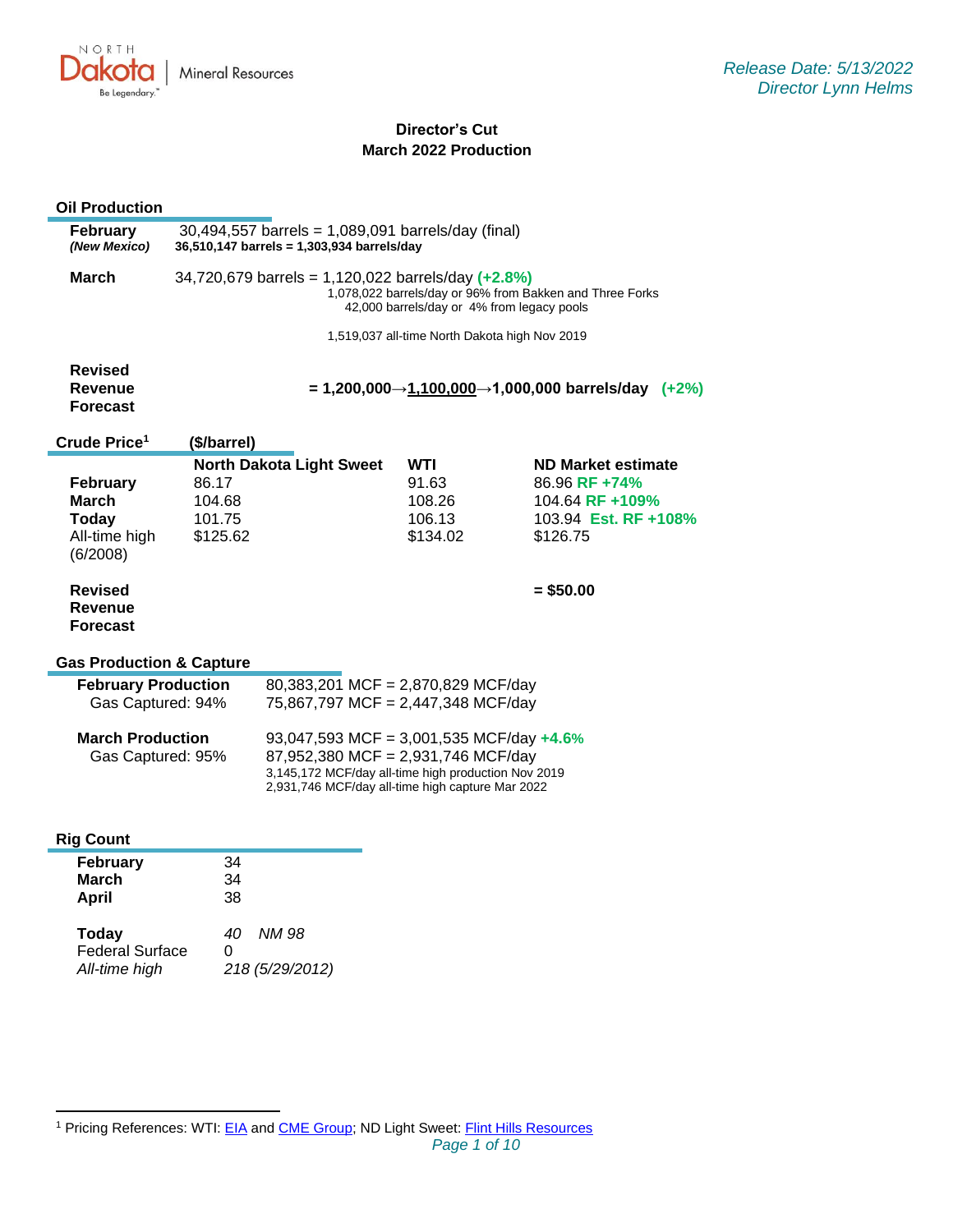**Mineral Resources** 

## **Wells**

NORTH

|                                              | <b>February</b>          | <b>March</b>                                                                                                                               | April                                                           | <b>Revised Revenue Forecast</b>                   |
|----------------------------------------------|--------------------------|--------------------------------------------------------------------------------------------------------------------------------------------|-----------------------------------------------------------------|---------------------------------------------------|
| <b>Permitted</b>                             | 32 drilling<br>0 seismic | 65 drilling<br>0 seismic                                                                                                                   | 55 drilling<br>0 seismic<br>(All-time high was 370 - Oct. 2012) |                                                   |
| <b>Completed</b>                             | 90<br>(Preliminary)      | 53 (Revised)                                                                                                                               | 33 (Preliminary)<br>(-18% above RF)                             | $30 \rightarrow 40 \rightarrow 50 \rightarrow 60$ |
| Inactive <sup>2</sup>                        | 1,872                    | 1.928                                                                                                                                      |                                                                 |                                                   |
| <b>Waiting on</b><br>Completion <sup>3</sup> | 463                      | 451                                                                                                                                        |                                                                 |                                                   |
| <b>Producing</b>                             | 16.749                   | 17,070 (Preliminary)<br>14,812 (87%) from<br>unconventional Bakken-<br><b>Three Forks</b><br>2,258 (13%) from legacy<br>conventional pools | ۰                                                               |                                                   |

# **Fort Berthold Reservation Activity**

|                                  | Total   | Fee Land | <b>Trust Land</b> |
|----------------------------------|---------|----------|-------------------|
| Oil Production (barrels/day)     | 213.713 | 89.059   | 124.654           |
| Drilling Rigs                    |         |          |                   |
| Active Wells                     | 2.631   | 659      | 1.972             |
| Waiting on completion            | 20.     |          |                   |
| <b>Approved Drilling Permits</b> | - 324   | 58       | 266               |
| <b>Potential Future Wells</b>    | 3.921   | 1.105    | 2.816             |

### **Drilling and Completions Activity & Crude Oil Markets**

The drilling rig count continues to slowly increase.

The number of active completion crews increased to 15 this week.

OPEC+ continues to phase out oil production cuts beginning September 2021 through the end of 3Q 2022. At their May 2022 meeting OPEC+ decided to stick with their plan to increase production approximately 400,000 barrels per day each month going forward. Russia sanctions have exacerbated an already tight market. The strategic petroleum reserve releases by OECD countries resulted in a very short term drop in oil prices.



2 Includes all well types on IA and AB statuses: **IA** = Inactive shut in >3 months and <12 months;

**AB** = Abandoned (Shut in >12 months)

<sup>&</sup>lt;sup>3</sup> The number of wells waiting on completions is an estimate on the part of the director based on idle well count and a typical five-year average. Neither the State of North Dakota, nor any agency officer, or employee of the State of North Dakota warrants the accuracy or reliability of this product and shall not be held responsible for any losses caused by this product. Portions of the information may be incorrect or out of date. Any person or entity that relies on any information obtained from this product does so at his or her own risk.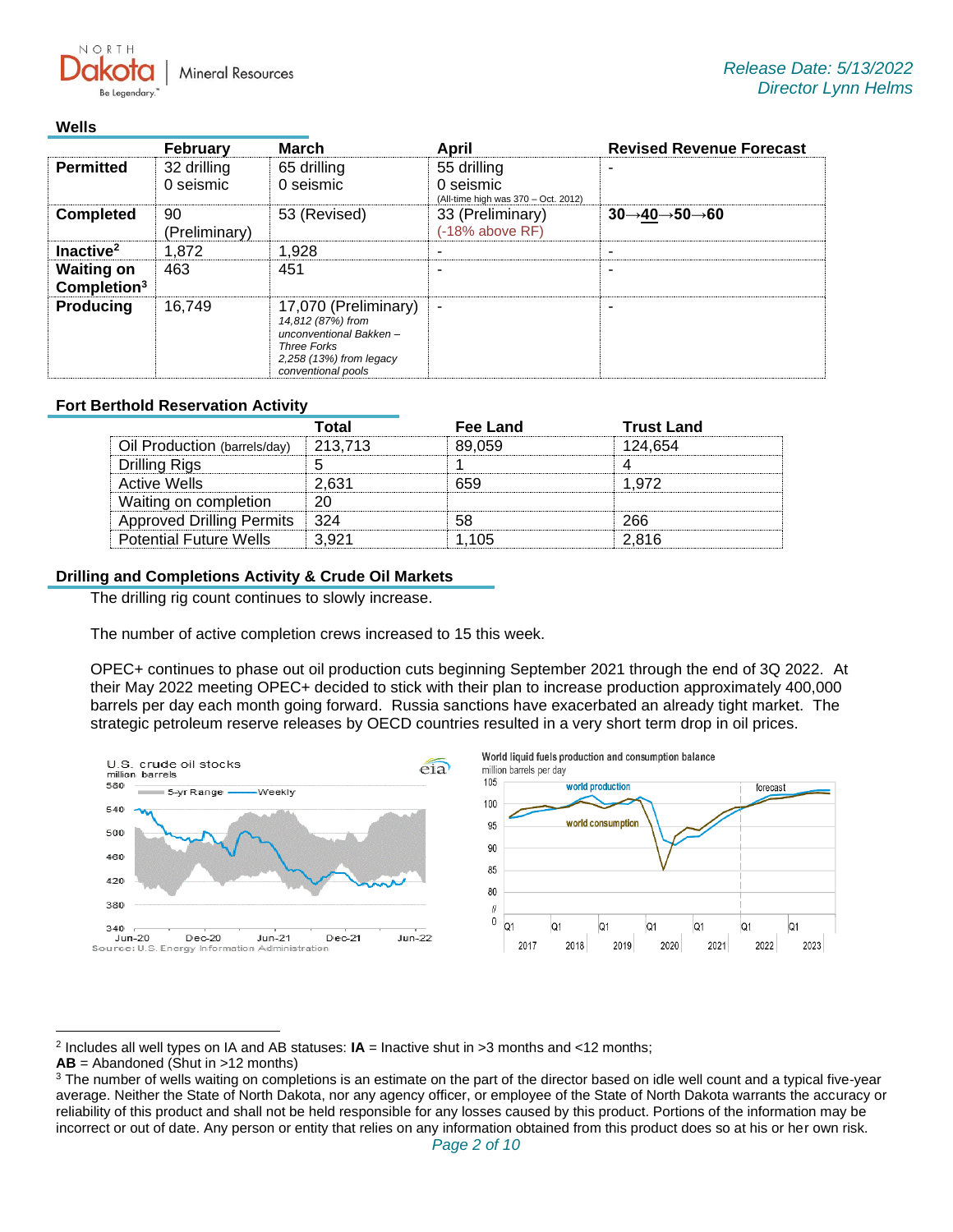

Crude oil transportation capacity including rail deliveries to coastal refineries is adequate, but could be disrupted due to:

- US Appeals Court for the ninth circuit upholding of a lower court ruling protecting the Swinomish Indian Tribal Community's right to sue to enforce an agreement that restricts the number of trains that can cross its reservation in northwest Washington state.
- DAPL Civil Action No. 16-1534 continues, but the courts have now ruled that DAPL can continue normal operations until the USACOE EIS is completed.

Drilling activity is expected to slowly increase while operators maintain a permit inventory of approximately 12 months.

#### **Gas Capture**

US natural gas storage is now 16% below the five-year average. Crude oil inventories remain well below normal in the US, and world storage is now below the five-year average.

The price of natural gas delivered to Northern Border at Watford City has returned to an elevated level of \$6.34/MCF today for a current oil to gas price ratio of 16 to 1. The state wide gas flared volume from February to March increased 3,099 MCFD to 164,364 MCF per day, the statewide percent flared is unchanged at 5.5% while Bakken capture percentage increased to 95%. The historical high flared percent was 36% in 09/2011.

Gas capture details are as follows: Statewide 95% Statewide Bakken 95% Non-FBIR Bakken 95% FBIR Bakken 95% Trust FBIR Bakken 97% Fee FBIR 86% *Big Bend 78% Deep Water Creek Bay 88% Twin Buttes 66% Charlson 76%* 

|         | The Commission established the following gas<br>capture goals: |
|---------|----------------------------------------------------------------|
| 174%    | October 1, 2014 - December 31, 2014                            |
| $:77\%$ | January 1, 2015 - March 31, 2016                               |
| 180%    | April 1, 2016 - October 31, 2016                               |
| :85%    | November 1, 2016 - October 31, 2018                            |
| 188%    | November 1, 2018 - October 31, 2020                            |
| 91%     | November 1, 2020                                               |
|         |                                                                |

#### **Seismic**

There is currently no seismic activity for oil and gas.

| <b>Active</b><br><b>Surveys</b> | Recordina | NDIC Reclamation<br><b>Projects</b> | Remediating | $\blacksquare$ Suspended $\blacksquare$ Permitted | (Oil and Gas) | Permitted |  |
|---------------------------------|-----------|-------------------------------------|-------------|---------------------------------------------------|---------------|-----------|--|
|                                 |           |                                     |             |                                                   |               |           |  |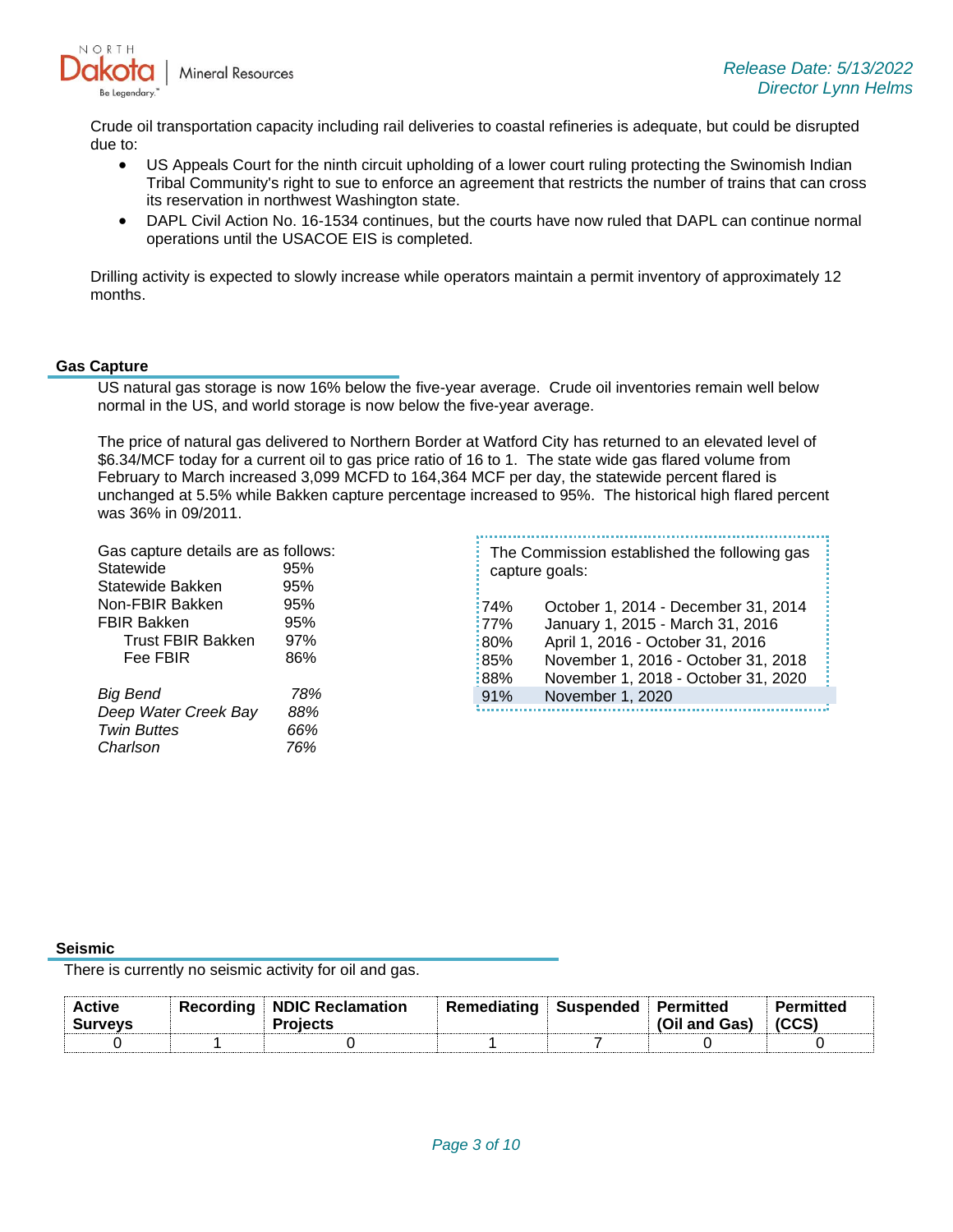

## **Agency Updates**

**BIA** has published a new final rule to update the process for obtaining rights of way on Indian land. The rule was published 11/19/15 and became effective 12/21/15. The final rule can be found at

[https://www.federalregister.gov/articles/2015/11/19/2015-28548/rights-of-way-on-indian-land.](https://gcc02.safelinks.protection.outlook.com/?url=https%3A%2F%2Fwww.federalregister.gov%2Farticles%2F2015%2F11%2F19%2F2015-28548%2Frights-of-way-on-indian-land&data=05%7C01%7Ckahaarsager%40nd.gov%7C7904c85bd58f4209a52408da34f3737b%7C2dea0464da514a88bae2b3db94bc0c54%7C0%7C0%7C637880517463687114%7CUnknown%7CTWFpbGZsb3d8eyJWIjoiMC4wLjAwMDAiLCJQIjoiV2luMzIiLCJBTiI6Ik1haWwiLCJXVCI6Mn0%3D%7C3000%7C%7C%7C&sdata=Wcb81e3cuPC02XqCOlFs7aNwGTGuNbh4iv%2B6PTbAfvU%3D&reserved=0) On 3/11/16, the Western Energy Alliance filed a complaint and motion for a temporary restraining order and/or a preliminary injunction. On 04/19/16, the US District court for the District of North Dakota issued an order denying the motion for a preliminary injunction. The new valuation requirements were resulting in increased delays so BIA provided a waiver that expires 04/05/2020. On 03/09/2020 the NDIC submitted comments supporting an extension of that waiver through 04/05/2021 to allow infrastructure development to continue while BIA develops and implements the new process. NDIC comments can be found at<http://www.nd.gov/ndic/ic-press/Sweeney%20letter%20200309.pdf>

**BLM on 1/20/21 DOI issued order 3395** implementing a 60 day suspension of Federal Register publications; issuing, revising, or amending Resource Management Plans; granting rights of way and easements; approving or amending plans of operation; appointing, hiring or promoting personnel; leasing; and permits to drill. On 1/27/21 President Biden issued an executive order that mandates a "pause" on new oil and gas leasing on federal lands, onshore and offshore, "to the extent consistent with applicable law," while a comprehensive review of oil and gas permitting and leasing is conducted by the Interior Department. There is no time limit on the review, which means the president's moratorium on new leasing is indefinite. The order does not restrict energy activities on lands the government holds in trust for Native American tribes. **What is the percentage of federal lands in ND?**

Mineral ownership in ND is 85% private, 9% federal (4% Indian lands and 5% federal public lands), and 6% state. 66% of ND spacing units contain no federal public or Indian minerals, 24% contain federal public minerals, 9% contain Indian minerals,1% contain both.

### **How many potential wells could be delayed or not drilled by a Biden administration ban on drilling permits and hydraulic fracturing on federal lands?**

A spatial query found 3,443 undrilled wells in spacing units that would penetrate federal minerals, 2,902 undrilled wells in spacing units would penetrate BIA Trust minerals (700 tribal minerals and 2,202 allotted minerals), and the total number of wells potentially impacted is 6,345. The minimum number of future Bakken wells is 24,000 so the 3,443 wells on federal public lands =  $14\%$ , and the 2,902 wells on trust lands =  $12\%$ .

### **What is the potential federal royalty loss from a Biden administration ban on drilling permits and hydraulic fracturing on federal lands?**

A recent study from University of Wyoming estimated the ND loss as follows: 2021-2025 \$76 million, 2026-2030 \$113 million, 2031-2035 \$160 million, and 2036-2040 \$221 million for a total of \$570 million over 15 years. Please note that 50% of the royalties on federal public lands go to the state and 50% of the state share goes to the county where the oil was produced.

The U.S. Interior Department launched its review of the federal oil and gas leasing program on 3/25/21, a key step that will determine whether the Biden administration will permanently halt new leases on federal land and water. The review kicked off with a public forum on oil and gas leasing on federal land and water, with participants representing industry, environmental conservation and justice groups, labor and others, and commence an online comment period. This input will inform an interim report to be released in early summer outlining next steps and recommendations on the future of the program and what can be done to reform how leases are managed and how much revenue should go to taxpayers and other issues.

On 7/7/21 North Dakota sued the Department of Interior (DOI), Secretary of Interior Debra Haaland, Bureau of Land Management (BLM), Director of the BLM Nada Culver, and Director of the Montana-Dakotas BLM John Mehlhoff in US District Court for the District of North Dakota. The lawsuit requested the court:

Compel the Federal Defendants to hold quarterly lease sales. Oral arguments are scheduled for 1/12/22 in Bismarck. Prohibit the Federal Defendants from cancelling quarterly lease sales.

Enjoin the Secretary implementing a moratorium on federal lease sales.

Declare that Federal Defendants are in violation of MLA, FLPMA, NEPA, and APA.

Grant other relief sought and as the court deems proper to remedy the violations.

There are 811 tracts nominated for pending lease sales in ND:

569 are pending NEPA or surface manager concurrence

242 are fully evaluated with Record of Decision by US Forest Service and Corp of Engineers, and waiting for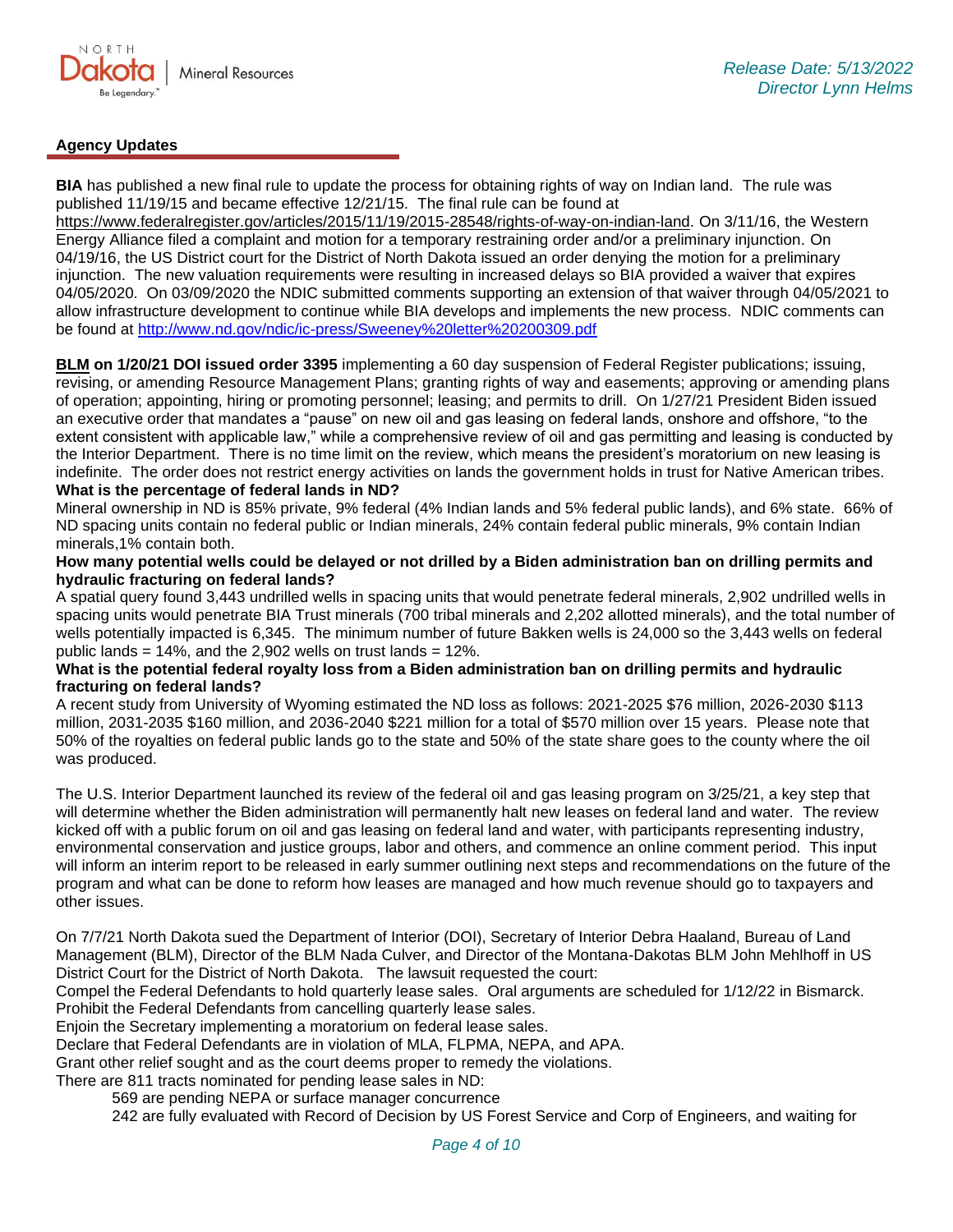

scheduled auction – value to ND 1,037 wells and \$4.9 billion (GPT, OET, NDTL royalties, federal royalties, sales tax and income tax)

On 01/14/2022 Judge Traynor denied North Dakota's motion without prejudice. In the Order on Mandamus, the Court noted that "a fully developed factual record is necessary to resolve the instant dispute." The Court also held that because Federal Defendants had given the Court "assurances at the hearing the process to start Federal oil and gas leasing sales in North Dakota was imminent" mandamus relief was "unnecessary." However, the Court noted that "if the Defendants do not hold to their word and cancel any planned future sale, North Dakota may bring this action for review of the specifically cancelled sales once this Court has the benefit of a complete record.". Federal Defendants have cancelled the Q1 2022 lease sale, but have now published a potential Q2 sales listing with a protest period ending 5/18/22. The matters at issue in Louisiana v. Biden et al. continue to be litigated. For these reasons, North Dakota filed a motion with the Court to enter a Scheduling Order setting the following schedule for resolving North Dakota's case:

1. Federal Defendants will prepare an administrative record for lodging and certification to this Court by no later than March 25, 2022.

2. North Dakota will file any motion to complete the administrative record within fourteen days from when the administrative record is lodged.

3. The dispositive briefing schedule will then proceed as follows:

a. North Dakota will file its opening brief within four weeks of when the administrative record is complete.

b. The Federal Defendants and Intervenors will simultaneously file their responsive briefs within four weeks of North Dakota's opening brief.

c. North Dakota will file its reply brief within two weeks from the Federal Defendants' and Intervenors' responses.

The BLM and North Dakota filed documents to complete the administrative record on April 8, 2022. DOI administrative record is incomplete therefore, NDIC motion to complete was filed 5/9/22.

### **BLM published a new final rule 43 CFR Parts 3100, 3160 and 3170 to update and replace its regulations on venting and flaring of natural gas** effective 1/17/16. The final rule can be viewed online at

[https://www.blm.gov/programs/energy-and-minerals/oil-and-gas/operations-and-production/methane-and-waste](https://gcc02.safelinks.protection.outlook.com/?url=https%3A%2F%2Fwww.blm.gov%2Fprograms%2Fenergy-and-minerals%2Foil-and-gas%2Foperations-and-production%2Fmethane-and-waste-prevention-rule&data=05%7C01%7Ckahaarsager%40nd.gov%7C7904c85bd58f4209a52408da34f3737b%7C2dea0464da514a88bae2b3db94bc0c54%7C0%7C0%7C637880517463687114%7CUnknown%7CTWFpbGZsb3d8eyJWIjoiMC4wLjAwMDAiLCJQIjoiV2luMzIiLCJBTiI6Ik1haWwiLCJXVCI6Mn0%3D%7C3000%7C%7C%7C&sdata=8nCr5reXDLiZdU%2FIFX9qCbBBfUbdVTDtm6Wl3J9wwhw%3D&reserved=0)[prevention-rule](https://gcc02.safelinks.protection.outlook.com/?url=https%3A%2F%2Fwww.blm.gov%2Fprograms%2Fenergy-and-minerals%2Foil-and-gas%2Foperations-and-production%2Fmethane-and-waste-prevention-rule&data=05%7C01%7Ckahaarsager%40nd.gov%7C7904c85bd58f4209a52408da34f3737b%7C2dea0464da514a88bae2b3db94bc0c54%7C0%7C0%7C637880517463687114%7CUnknown%7CTWFpbGZsb3d8eyJWIjoiMC4wLjAwMDAiLCJQIjoiV2luMzIiLCJBTiI6Ik1haWwiLCJXVCI6Mn0%3D%7C3000%7C%7C%7C&sdata=8nCr5reXDLiZdU%2FIFX9qCbBBfUbdVTDtm6Wl3J9wwhw%3D&reserved=0). North Dakota, Wyoming, Montana, Western Energy Alliance, and IPAA filed for a preliminary injunction to prevent the rule going into effect until the case is settled. A hearing in Casper, Wyoming was held 1/6/17. On 1/16/17 the court denied all of the petitioners' motions for preliminary injunctions. **On 2/3/17 the US House of Representatives voted 221-191 to approve a Congressional Review Act resolution against the rule.** On 3/28/17 President Trump issued an executive order which in part directs "The Secretary of the Interior shall review the following final rules, and any rules and guidance issued pursuant to them, for consistency with the policy set forth in section 1 of this order and, if appropriate, shall, as soon as practicable, suspend, revise, or rescind the guidance, or publish for notice and comment proposed rules suspending, revising, or rescinding those rules". This rule is included in the list as item (iv). North Dakota plans to continue active participation in the litigation of this rule until the BLM takes final action eliminating the rule. **On 5/10/17 the Senate voted 51 to 49 against the CRA, allowing the rule to remain in effect.** On 6/27/17 U.S. D. Ct. Judge Skavdahl granted BLM's motion to extend the merits briefing schedule by 90 days, based on BLM's APA 705 stay and BLM's representations regarding its plans to reconsider the VF Rule. Opening briefs were filed 7/3/17. On 7/5/17 California and New Mexico sued BLM in the U.S. District Court for the Northern District of California, seeking a declaratory judgement that BLM's APA 705 stay was illegal and vacating the stay. The relief they request would vacate the stay of the January 2018 compliance et al deadlines, bringing them all back into force. BLM officials encouraged North Dakota to intervene. On 7/12/17 a group of NGOs including the Fort Berthold Protectors of Water and Earth Rights filed a separate suit against the BLM in federal court in the U.S. District Court for the Northern District of California, seeking a declaratory judgement that BLM's APA 705 stay was illegal and vacating the stay. California and New Mexico, along with various environmental groups, have challenged BLM's stay in the Northern District of California, and filed a motion for summary judgment on 7/26/17. On 8/24/17 North Dakota filed a response supporting BLM's motion, a motion to intervene, and a motion to change venue to Wyoming in an attempt to prevent all of the litigation regarding the timing of the Flaring Rule, including the future rulemakings further extending compliance deadlines that BLM has stated that it intends to publish, could end up in front of the magistrate judge in the Northern District of California instead of Judge Skavdahl in Wyoming. On 10/04/17 the federal magistrate judge in the Northern District of California granted the summary judgement motion by California, New Mexico, and several NGOs throwing out BLM's administrative and temporary postponement of several of the future rules compliance dates/obligations. On 10/05/17 the BLM issued a Federal Register Notice for a proposed rule that if finalized will delay certain requirements of the BLM Rule until 1/17/2019. North Dakota submitted comments to (1) support BLM's decision to delay certain compliance requirements and (2) continue to make the record that BLM exceeded its authority to promulgate the rule in the first place with particular emphasis on the specific/unique North Dakota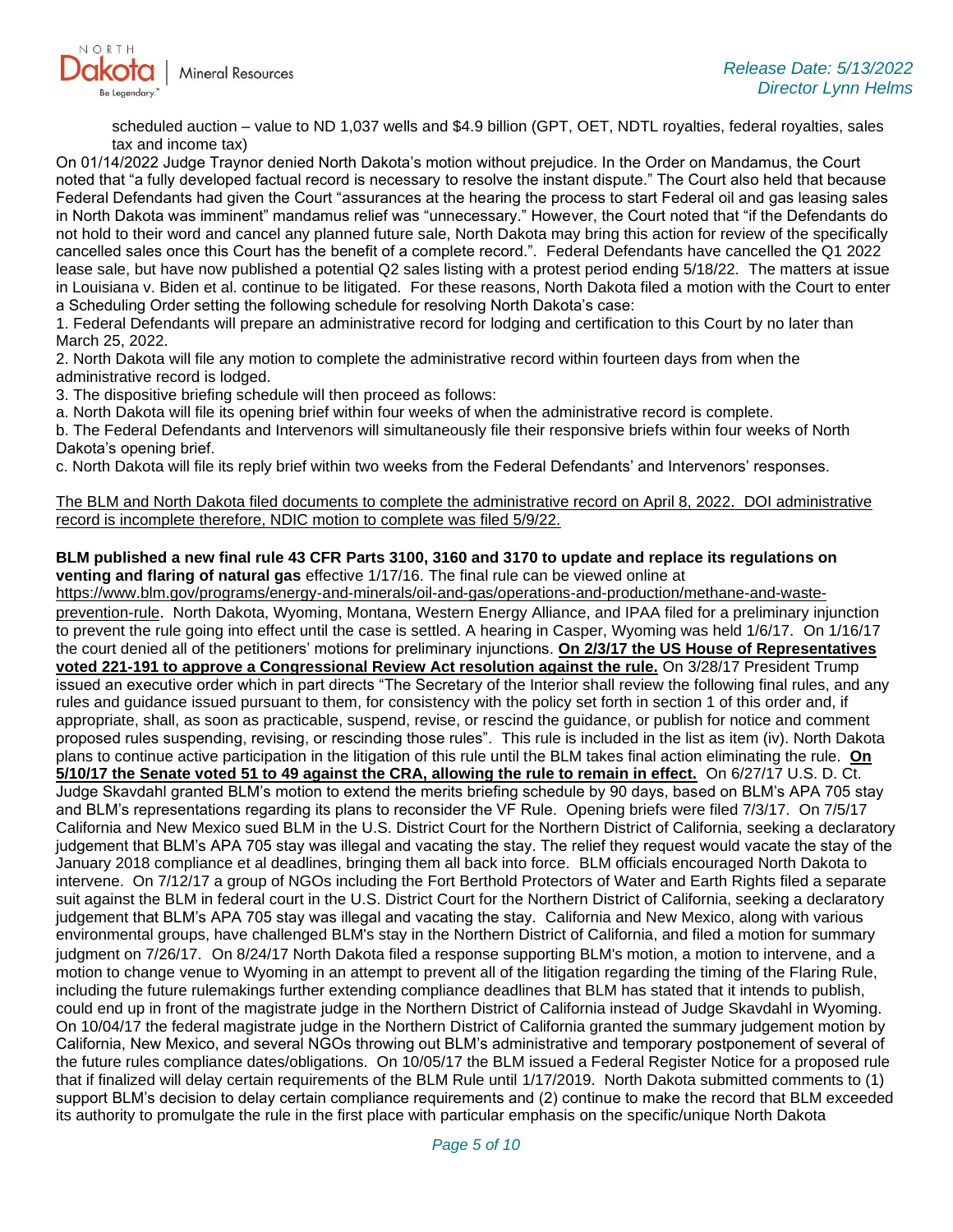

considerations at issue. NDIC comments are available at [http://www.nd.gov/ndic/ic-press/dmr-blm-comments17-11.pdf.](http://www.nd.gov/ndic/ic-press/dmr-blm-comments17-11.pdf) BLM, the states of CA & NM, and the NGOs supporting the current final rule were granted an extension to file response briefs to December 11<sup>th</sup> in the WY court. On 11/29/17 North Dakota filed a response to industry petitioner's motion for a preliminary injunction supporting a preliminary or permanent injunction. On 12/4/17 USDOJ petitioned the 9<sup>th</sup> US Judicial Circuit Court in San Francisco to review and overturn the Northern District of California court's November decision ordering the US Bureau of Land Management to make oil and gas producers comply with the methane emissions requirements while the rules are being reviewed. On 12/7/17 BLM published a rule in the Federal Register delaying the methane regulation until January 2019, saying the previous rule is overly burdensome to industry. Officials said the delay will allow the federal Bureau of Land Management time to review the earlier rule while avoiding tens of millions of dollars in compliance costs to industry that may turn out to be unnecessary. On 12/19/17 BLM was sued by California, New Mexico, and a large group of NGOs in the Northern District of California federal court over the 12/7/17 rule extending certain compliance dates in BLM's 2016 Rule. The complaint requests that BLM's extension rule be set aside and the provisions it relates to reinstated. On 12/26/17 BLM filed a motion seeking to stay the litigation in the U.S. District Court case in WY and to vacate the 1/5/2018 briefing deadline, a motion in which the industry trade associations and Montana and Wyoming joined. North Dakota and Texas filed a short response on 12/27/17 asking the Court to deny the motion or allow until 1/12/18 to fully respond to BLM's holiday week motion. On 12/29/17 the Wyoming district court granted BLM's motion to stay the 2016 Rule challenge litigation. On 2/22/18 BLM published a new rule proposal to revise the 2016 final Waste Prevention Rule (also known as the venting and flaring rule). The proposed rule would eliminate duplicative regulatory requirements and re-establish long-standing requirements that the 2016 final rule sought to replace. The Federal Register notice specifically requested comment on ways that the BLM can reduce the waste of gas by incentivizing the capture, reinjection, or beneficial use of the gas. NDIC comments can be viewed at [http://www.nd.gov/ndic/ic-press/blm%20comments%20180417.pdf.](http://www.nd.gov/ndic/ic-press/blm%20comments%20180417.pdf) On 2/22/18 Judge Orrick in the Northern District of California entered a preliminary injunction against the BLM's "Suspension Rule" which suspended for one year certain compliance deadlines in BLM's Venting and Flaring Rule. Judge Orrick also denied North Dakota's motion to transfer the case to the District of Wyoming where Judge Skavdahl had stayed the original rule on the grounds that parties were protected by the Suspension Rule. The immediate effect of this decision was to reinstate the BLM Venting and Flaring Rule in full, along with compliance deadlines that became effective 1/17/2018, and remove the protections relied upon by Judge Skavdahl the District of Wyoming case. On 3/7/18 U.S. District Court Judge Skavdahl granted the North Dakota/Texas Motion to lift the stay in the challenge to the BLM's Venting & Flaring Rule. The California Court explicitly adopted North Dakota's central position in intervention - stating that "I express no judgment whatsoever in this opinion on the merits of the [V&F] Rule," showing great deference to Judge Skavdahl and the existing case in his Court and rejecting the California, NM, and NGOs request to uphold the V&F Rule. On 4/4/18 U.S. District Judge Skavdahl issued an order granting Wyoming's request for a partial stay of the Rule under Section 705 of the APA. The Court's limited Stay Order provides immediate relief to industry, but the balance of the Rule, including BLM's unlawful exercise of authority over State and private mineral interests through an over-inclusive application of communitization remains. The Court denied the North Dakota/Texas motion to move forward to complete briefing on the merits, and also denied industry's motion for a preliminary injunction. The Court expressed frustration with " the administrative dysfunction" reflected by this case as it ping-pongs between the District Courts of Wyoming and California and BLM's various attempts to delay, rescind or replace the Rule, concluding that "going forward on the merits at this point remains a waste of judicial resources and disregards prudential ripeness concerns." On 4/5/18 15 NGOs filed a Notice of Appeal with the 10th Circuit. California & New Mexico followed suit on 4/5/18 and have now also filed an appeal with the 10th Circuit. On 9/12/18 North Dakota filed a brief in the 10<sup>th</sup> Circuit Court of Appeals urging the Court, if it chooses to reverse the Wyoming district court's Stay Order, to remand the case back to the Wyoming district court with direction to finish this protracted legal process by promptly proceeding to a ruling on the merits. On 9/18/18 BLM issued their final rule revising the Obama-era Waste Prevention Rule, also referred to as the venting and flaring rule. The new rule will better align venting and flaring regulations with President Trump's priorities on energy development, job creation, and reduced compliance costs. These changes will also allow BLM to recognize existing state regulatory efforts and avoid duplicative requirements. In response to comments and after further consideration, the BLM made the following modifications to the proposed rule in this final rule: (1) Clarification that the 24-hour limit on royalty-free flaring during downhole well maintenance and liquids unloading in § 3179.104 applies "per event"; (2) Addition of a standard for "applicable rules, regulations, or orders" of a State regulatory agency or tribe in § 3179.201(a); and (3) Addition of a provision allowing for tribes to seek BLM approval to have tribal rules apply in place of any or all of the provisions of subpart 3179. The revised rule goes into effect on 11/27/18. On 9/28/18 a coalition of 17 conservation and tribal citizen groups filed a lawsuit challenging the decision to revise the Bureau of Land Management's Waste Prevention Rule, stating that the rule violates a number of existing federal policies. The states of New Mexico and California also filed a lawsuit challenging BLM's action. The BLM and NDIC have reached an impasse on negotiations for an agreement to implement section 3179.201, but continue to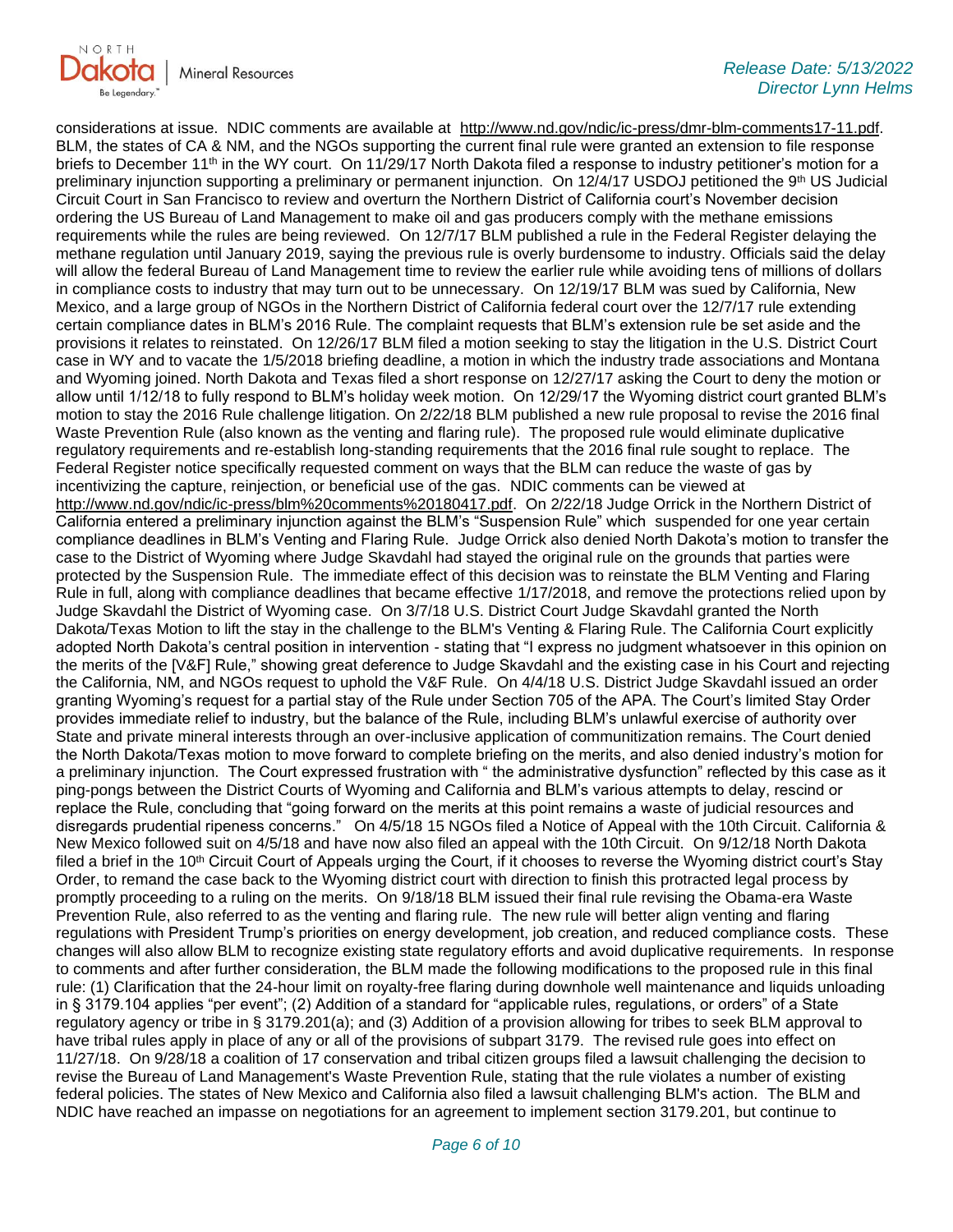

communicate regarding possible ways to resolve the disagreement. On 08/15/20 the U.S. District Court for the Northern District of California invalidated the 2018 revisions to the 2016 Waste Prevention Rule. This ruling means that the Waste Prevention Rule goes back in effect in 90 days, and the oil and gas industry will have to comply with the Rule's requirements. U.S. District Judge Yvonne Gonzalez Rogers found that the 2018 rescission violated federal law because it ignored the federal government's statutory duty to prevent waste, instead relying almost entirely on "inadequate or nonexistent state regulations". On 08/25/20 the citizen groups and state respondents filed a supplemental response brief in the US District Court District of Wyoming. On 09/04/20 North Dakota and Texas filed a reply brief of petitionerintervenors in the US District Court District of Wyoming. On 10/8/20 US District Judge Skavdahl issued an opinion agreeing with North Dakota's split estate argument concluding that BLM's right to regulate "waste" from federal interests does not give it the right to impose federal requirements on communitized State and private interests, that the BLM unlawfully stepped over the line into EPA and state Clean Air Act jurisdiction, and rejecting several elements of BLM's cost-benefit analysis, including that BLM cannot justify the rule based primarily on alleged environmental "co-benefits" and that BLM should not have used the so-called "global cost of carbon" in its calculations. He also wrote with some humor, reflecting on the tortured process of setting policy through litigation "So, three and a half years later, after several turns and loopty-loops, it seems the roller coaster has returned to the station, though the Court doubts any of the parties will be exiting the ride just yet, as it is likely this Court's decision will not end this ride but simply serve as a lift hill transporting it to another level." As expected, on 12/21/20, CA and NM appealed Judge Skavdahl's decision to the US Court of Appeals for the 10<sup>th</sup> Circuit.

**BLM** revised final regulations for hydraulic fracturing on federal and Indian lands were published in the CFR on 3/26/15 and they were scheduled to go into effect 6/24/15. North Dakota, Colorado, Utah, Wyoming, Western Energy Alliance, and IPAA filed for a preliminary injunction to prevent the rules going into effect until the case is settled. Following a lengthy hearing in Casper, Wyoming on 6/23/15, the court issued a stay on the rules. On 9/30/15 the court granted a preliminary injunction, preventing the rules from being enforced until litigation on the rule is final. The 10<sup>th</sup> Circuit Court of Appeals issued an order 3/10/16 denying the industry alternative motion for a stay. On 6/21/16 the court found the rule to be unlawful and ordered it set aside. The plaintiffs filed a motion with the US Court of Appeals for the Tenth Circuit to dismiss the appeal of the preliminary injunction. The Department of Justice on behalf of the BLM and the intervening environmental groups filed an appeal of the decision on the rule and oppose the motion to dismiss the appeal of the preliminary injunction. The North Dakota Response Brief to the US Court of Appeals for the Tenth Circuit was filed 9/15/16. NDIC comments on the rule can be found at<http://www.nd.gov/ndic/ic-press/BLM-comments-120625.pdf>. On 3/28/17 President Trump issued an executive order which in part directs "The Secretary of the Interior shall review the following final rules, and any rules and guidance issued pursuant to them, for consistency with the policy set forth in section 1 of this order and, if appropriate, shall, as soon as practicable, suspend, revise, or rescind the guidance, or publish for notice and comment proposed rules suspending, revising, or rescinding those rules". This rule is included in the list as item (i). On 5/4/2017 BLM filed a request asking the court to hold the appeal in abeyance as it will "soon" initiate a rulemaking process to revise or rescind the 2015 Rule, that it had the authority to issue the Rule, but conceding that the Rule does not reflect BLM's current priorities or policies, as reflected in certain recent Presidential Executive Orders. After the BLM submitted its filings the 10th Circuit Court Appeals immediately directed the petitioners (including North Dakota) and the intervenors to file briefs by 6/5/17 to respond to BLM's position. Two amicus groups that submitted merits briefs (the law school professors and former DOI officials) filed supplemental amicus briefs on the questions posed by the Court following the change of Administrations. The Court's Supplemental Order authorized the filing of these additional amicus briefs. Both briefs seek to capitalize on the BLM's continued insistence that it had the authority to issue the Rule (but concede that the 2015 HF Rule does not reflect BLM's current priorities or policies as reflected in certain recent Presidential Executive Orders). The two amicus groups solicit the Court to rule on the merits of the BLM and NGO appeals and to overturn the District Court decision, actually asking the Court to issue an advisory opinion on the BLM's authority. In addition to addressing the NGO arguments, North Dakota will respond to these two briefs in the context that all three parties are asking the Court to do what it is prohibited from doing by Article III of the U.S. Constitution. North Dakota filed a response brief 6/20/17 in support of the BLM action to put the rule in abeyance and take final action vacating the rule. Oral arguments before the 10<sup>th</sup> Circuit took place 7/27/17. A recording of the oral arguments is now available on the home page of the court's website [http://www.ca10.uscourts.gov.](https://urldefense.proofpoint.com/v2/url?u=http-3A__www.ca10.uscourts.gov&d=DwMGaQ&c=2s2mvbfY0UoSKkl6_Ol9wg&r=-wqsZnBxny594KY8HeElow&m=Ul_VtJUX6iW5pvHjCcBxUWtskC0F4Dhry3sPtcEHvCw&s=laRHiLDv5w8otcQWQjpn82WMieoB2AZ-Q4M1LFQPL5s&e=) NDIC filed comments supporting BLM's rescission of the rule that can be found at [http://www.nd.gov/ndic/ic-press/dmr-blm-comment17-9.pdf.](http://www.nd.gov/ndic/ic-press/dmr-blm-comment17-9.pdf) On 09/21/17 the 10th Circuit issued a split (2-1) decision to dismiss the appeals as prudentially unripe, vacate the district court's judgment invalidating the rule, and remand with instructions to dismiss the underlying action without prejudice. Appellees State of North Dakota, State of Colorado, State of Utah, and State of Wyoming's filed a Petition for Panel Rehearing And/Or Request for En Banc Determination on 11/03/17. On 11/06/17 the court ordered the appellants to file a response to the Petition on or before 11/20/2017. The En Banc rehearing request was denied. The 10<sup>th</sup> circuit court has not yet issued its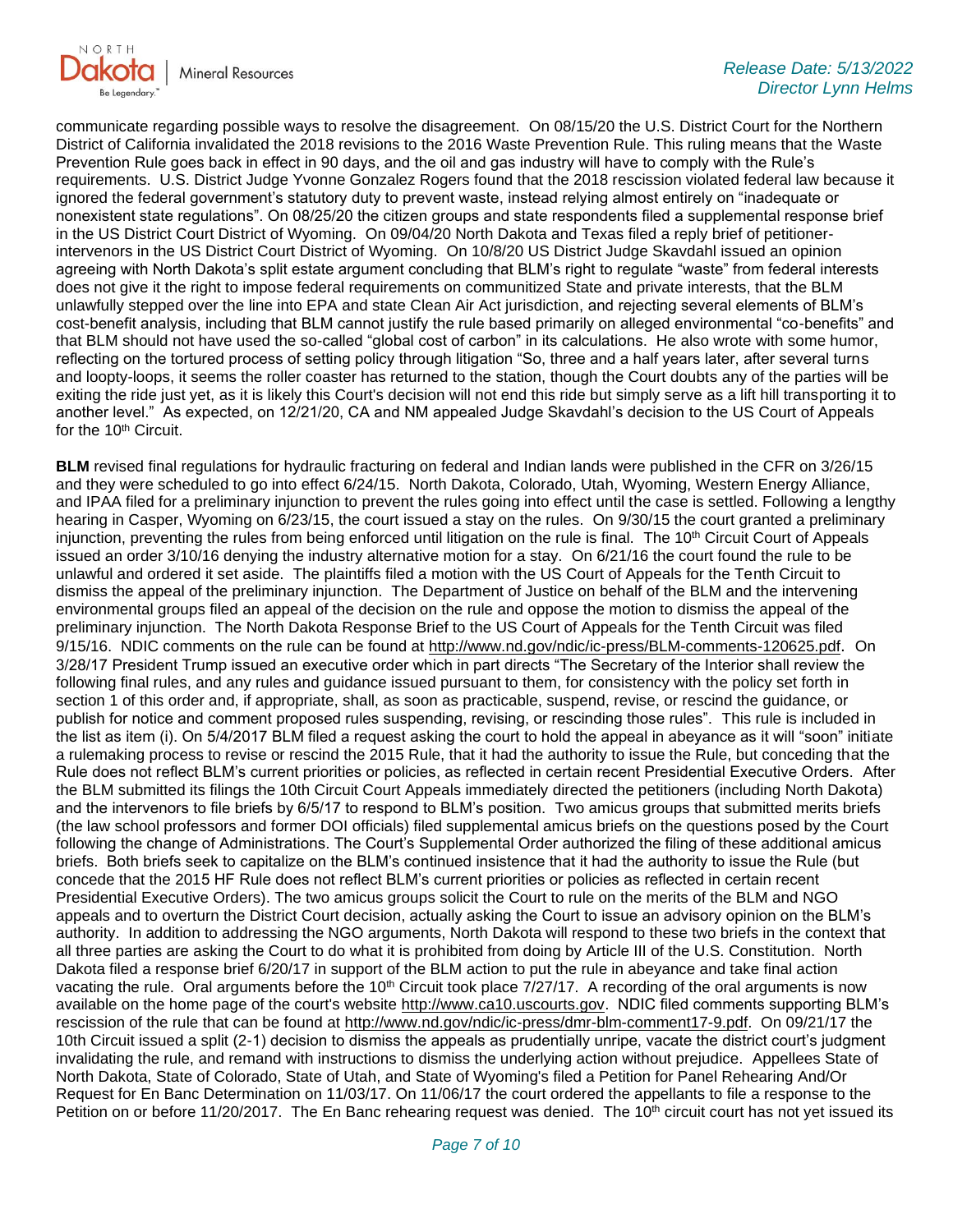

mandate ending the current round of litigation in the Wyoming District court. The Ute tribe filed a motion on 1/12/18 asking the court to dismiss the appeals as moot based on the publication of the rescission rule and leave the WY court decision to vacate the rule in place. The court ordered the DOJ and BLM to file a response by 1/22/18. On 12/29/17 BLM published a final rule rescinding the 2015 Hydraulic Fracturing rules with 2 exceptions 1) the rule does not restore language requiring pre-approval of non-routine hydraulic fracturing operations and 2) the rule does not rescind changes to 43 CFR 3160 due to other rules published between 3/26/15 and 12/29/17 (electronic filing and venting & flaring rules). On 2/7/18 North Dakota filed a reply in support of its motion to dismiss the original rule appeal as moot pursuant to Federal Rule of Appellate Procedure 27(a)(4), and request that the Court should not issue the mandate, nor vacate the District Court's judgment based on two new and important developments: (1) on December 29, 2017, the Bureau of Land Management (BLM) promulgated a final rule rescinding the Hydraulic Fracturing Rule ("HF Rule"), and (2) on 1/24/2018, the Citizen Group Intervenors challenged the repeal of the HF Rule ("HF Repeal Rule") in the U.S. District Court for the Northern District of California.

**CEC** On 02/25/2020 the Council on Environmental Quality published a proposal to modernize its National Environmental Policy Act (NEPA) regulations. On 03/09/2020 the NDIC submitted comments in support of the CEQ proposal. NDIC comments can be found at<http://www.nd.gov/ndic/ic-press/Council%20of%20Environmental%20Quality%20200309.pdf>. On July 15, 2020 the Trump administration issued an executive order to reduce the types and number of projects that will be subject to review under the NEPA, shorten the timeline for reviews, and drop a requirement that agencies consider the cumulative environmental effects of projects, such as their contribution to climate change. On 7/29/20 a coalition of 20 environmental justice, outdoor recreation and conservation groups — led by the Western Environmental Law Center (WELC) and Earthjustice — filed a lawsuit over CEQ's regulations in the U.S. District Court for the District of Northern California.

**CONGRESS** on 3/1/21 Democratic members of the United States House of Representatives Committee on Energy and Commerce filed the "Climate Leadership and Environmental Action for our Nation's Future Act" also known as the "CLEAN Future" Act to "address the climate crisis". The CLEAN Future Act would amend and require the new regulations under Clean Air Act (CAA), Safe Drinking Water Act (SDWA), Solid Waste Disposal Act (SWDA), Comprehensive Environmental Response, Compensation and Liability Act (CERCLA) of 1980, National Environmental Policies Act (NEPA) of 1969, Emergency Planning and Community Right-to-Know (EPCRA) Act of 1986, Energy Policy Act of 2005 (EPAct), Natural Gas Act , Federal Power Act, Public Utility Regulatory Policies Act of 1978, National Security Act of 1947, and the Securities Exchange Act of 193. The CLEAN Future Act would impose redundant regulations and net sequestration requirements on Enhanced Oil Recovery injection wells, reduce hydraulic fracturing by requiring expensive and redundant monitoring and testing as well as a new Environmental protection Agency database, repeal the exemption for aggregation of emissions for oil and gas sources under the Clean Air Act, which would force states to limit production to ensure attainment, label methane a "super pollutant" and require the Environmental Protection Agency to adopt regulations to reduce methane emissions and impose federal flaring controls to reduce routine flaring to 100% below 2017 levels by 2028, repeal the Oil and Gas E&P exemption under federal hazardous waste regulations and require EPA to promulgate regulations for hazardous oil and gas waste, including requirements for groundwater monitoring, siting, corrective action, and financial assurance, implement carbon fees, implement new Securities and Exchange Commission requirements for climate disclosures and for oil and gas reserves reporting.

**CONGRESS** on 4/13/21 Senators Cramer and Lujan filed the Revive Economic Growth and Reclaim Orphaned Wells Act – "REGROW Act" Providing states, tribes, and federal agencies \$4.275 billion for orphaned well cleanup on state and private lands; \$400 million for orphaned well cleanup on public and tribal lands; \$32 million for related research, development, and implementation to properly clean up and retire abandoned oil and gas wells which currently do not have a party responsible for them. A modified version of the "REGROW Act" is incorporated in H.R.3684 - Infrastructure Investment and Jobs Act. Effective date of the bill is 11/15/21. North Dakota filed a formula grant notice of intent 12/27/21.

**EPA** On 08/21/2018 the U.S. Environmental Protection Agency (EPA) proposed a new rule to reduce greenhouse gas (GHG) emissions from existing coal-fired electric utility generating units and power plants across the country. This proposal, entitled the Affordable Clean Energy (ACE) Rule, establishes emission guidelines for states to use when developing plans to limit GHGs at their power plants. The ACE Rule replaced the prior administration's Clean Power Plan (CPP) and instead empowers states, promotes energy independence, and facilitates economic growth and job creation. Pursuant to President Trump's Executive Order 13873, which directed Federal agencies to review burdensome regulations, the EPA undertook a review of the CPP. Many believed the CPP exceeded EPA's authority under the Clean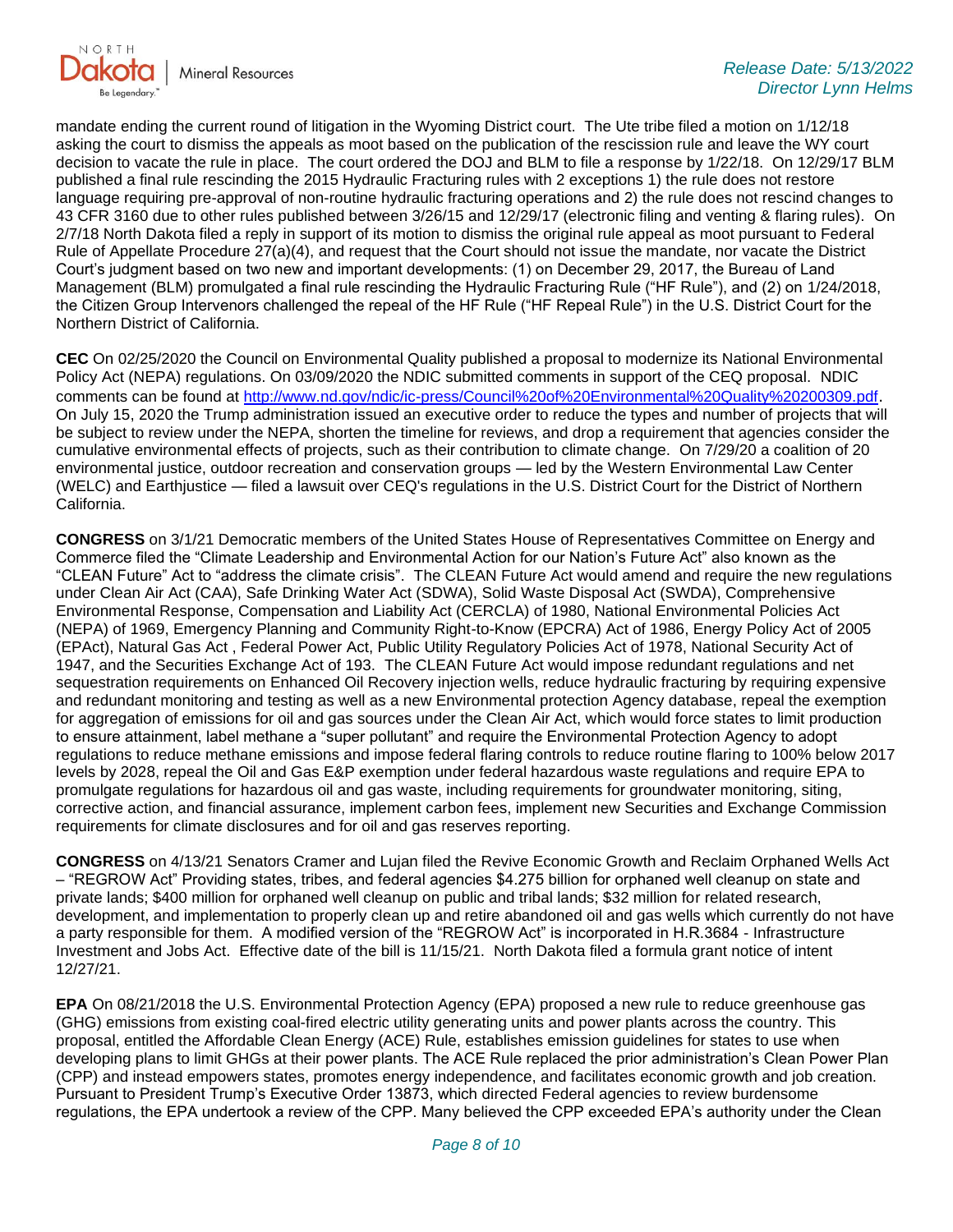

Air Act, which is why 27 states, 24 trade associations, 37 rural electric co-ops, and three labor unions challenged the rule. The Supreme Court issued an unprecedented stay of the rule. The proposal was published in the Federal Register on 8/31/18 and EPA took comment on the proposal for 60 days and held a public hearing. More information is available at [https://www.epa.gov/stationary-sources-air-pollution/proposal-affordable-clean-energy-ace-rule.](https://gcc02.safelinks.protection.outlook.com/?url=https%3A%2F%2Fwww.epa.gov%2Fstationary-sources-air-pollution%2Fproposal-affordable-clean-energy-ace-rule&data=05%7C01%7Ckahaarsager%40nd.gov%7C7904c85bd58f4209a52408da34f3737b%7C2dea0464da514a88bae2b3db94bc0c54%7C0%7C0%7C637880517463687114%7CUnknown%7CTWFpbGZsb3d8eyJWIjoiMC4wLjAwMDAiLCJQIjoiV2luMzIiLCJBTiI6Ik1haWwiLCJXVCI6Mn0%3D%7C3000%7C%7C%7C&sdata=suWiF4keVKLreLxWcTQS29Jii2izKYHOJAqlNWwryAs%3D&reserved=0) On July 8, 2019, EPA issued the final Affordable Clean Energy rule (ACE) and repealed the Clean Power Plan. On the same day the American Lung Association and the American Public Health Association filed a challenge to the rules in the U.S. Court of Appeals for the District of Columbia. Since then, 22 states, the District of Columbia and six municipalities led by the state of New York lodged a challenge to the rules in the D.C. Circuit, followed closely by a third challenge brought by environmental groups. Numerous industry groups and power providers are seeking to intervene in the litigation in support of the ACE rule. The EPA has asked the court to expedite review of the challenges in the hope of achieving a resolution in the D.C. Circuit by summer of 2020.

**EPA** On 6/3/16 the final rule proposing a suite of changes to Clean Air Act permitting requirements for new and modified emissions sources in the oil and natural gas industry was published in the Federal Register. On 6/29/16 the NDIC decided to file a Petition for Review with the US Appeals Court for the District of Columbia to defend the state's sovereign jurisdiction over oil and gas regulation. Thirteen other states have joined this effort. North Dakota declined the standard offer to explore settlement through the court's mediation program.

The proposed actions and NDIC comments are as follows:

o Proposed New Source Performance Standards – Docket ID number EPA-HQ-OAR-2010-0505. NDIC comments can be found at<http://www.nd.gov/ndic/ic-press/EPA-HQ-OAR-2010-0505.pdf>

o Draft Control Techniques Guidelines – Docket ID number: EPA-HQ-OAR-2015-0216. NDIC comments can be found at <http://www.nd.gov/ndic/ic-press/EPA-HQ-OAR-2015-0216.pdf>

o Proposed Source Determination Rule – Docket ID number: EPA-HQ-OAR-2013-0685. NDIC comments can be found at <http://www.nd.gov/ndic/ic-press/EPA-HQ-OAR-2013-0685.pdf>

o Proposed Federal Implementation Plan for Implementing Minor New Source Review Permitting in Indian Country – Docket ID number: EPA-HQ-OAR-2014-0606. NDIC comments are at [http://www.nd.gov/ndic/ic-press/EPA-HQ-OAR-](http://www.nd.gov/ndic/ic-press/EPA-HQ-OAR-2014-0606.pdf)[2014-0606.pdf](http://www.nd.gov/ndic/ic-press/EPA-HQ-OAR-2014-0606.pdf).

North Dakota et al. and EPA have filed motions to govern further proceedings and briefing schedules. On 3/28/17 President Trump issued an executive order which in part directs "The Administrator shall review the final rule entitled "Oil and Natural Gas Sector: Emission Standards for New, Reconstructed, and Modified Sources," 81 Fed. Reg. 35824 (November 3, 2016), and any rules and guidance issued pursuant to it, for consistency with the policy set forth in section 1 of this order and, if appropriate, shall, as soon as practicable, suspend, revise, or rescind the guidance, or publish for notice and comment proposed rules suspending, revising, or rescinding those rules." On 4/7/17 EPA filed a motion to hold the cases in abeyance. On 6/8/17 the NGO environmental groups challenged EPA's November 5th decision to issue a 90 day stay of the Rule's upcoming implementation dates. The NGOs argue that EPA's justifications for its stay (onerous implementation costs and excessive state administrative burdens) of the Rule were already raised and rejected by EPA during EPA's original rulemaking and that the requirements of a "judicial stay" are not met. The NGO's action is a new case, filed in the D.C. Circuit. They have also filed an emergency motion asking the Court to immediately vacate EPA's decision. On November 3 the DC Circuit court issued a 2:1 decision granting the NGO petition and vacating EPA's 90 day stay of the rule. North Dakota filed an amicus brief in support of the EPA stay. On 7/13/17 the same DC Circuit court granted an EPA motion to recall the mandate and granting 14 days for then EPA to seek reconsideration or review by the full court. API and WVA along with other states filed petitions for rehearing en banc, but on 8/10/17 the entire DC Circuit issued an order denying the API and WVa et al States petitions. EPA now proposes a 2-year stay of certain provision in the oil and gas NSPS. North Dakota filed comments on 8/9/17 in support of the proposed 2-year stay. On 11/8/17 EPA published a Federal Register notice request for supplemental comments relating to the current Administration's efforts to change course on the oil and gas sector methane regulations put in place by the Obama Administration. North Dakota did not submit additional comment to EPA because the North Dakota comments submitted on 8/9/17 correctly advocate that EPA's rationale for the two year stay also justifies outright repeal of the original Rule, so it justifies a two year stay. On 9/11/18 EPA proposed targeted improvements to the 2016 New Source Performance Standards for the oil and gas industry that streamline implementation, reduce duplicative EPA and state requirements, and significantly decrease unnecessary burdens on domestic energy producers. This oil and gas targeted improvements package is expected to save up to approximately \$484 million in regulatory costs from 2019 – 2025 or \$75 million annually. NDIC comments can be found at<http://www.nd.gov/ndic/ic-press/EPA-HQ-OAR-2017-0757.pdf>. On 9/14/20 EPA's final Methane Rule was officially published in the Federal Register, making the rollback effective. On the very same day, a group of states filed a new lawsuit in the D.C. Circuit asking the court to review EPA's new methane regulations. A